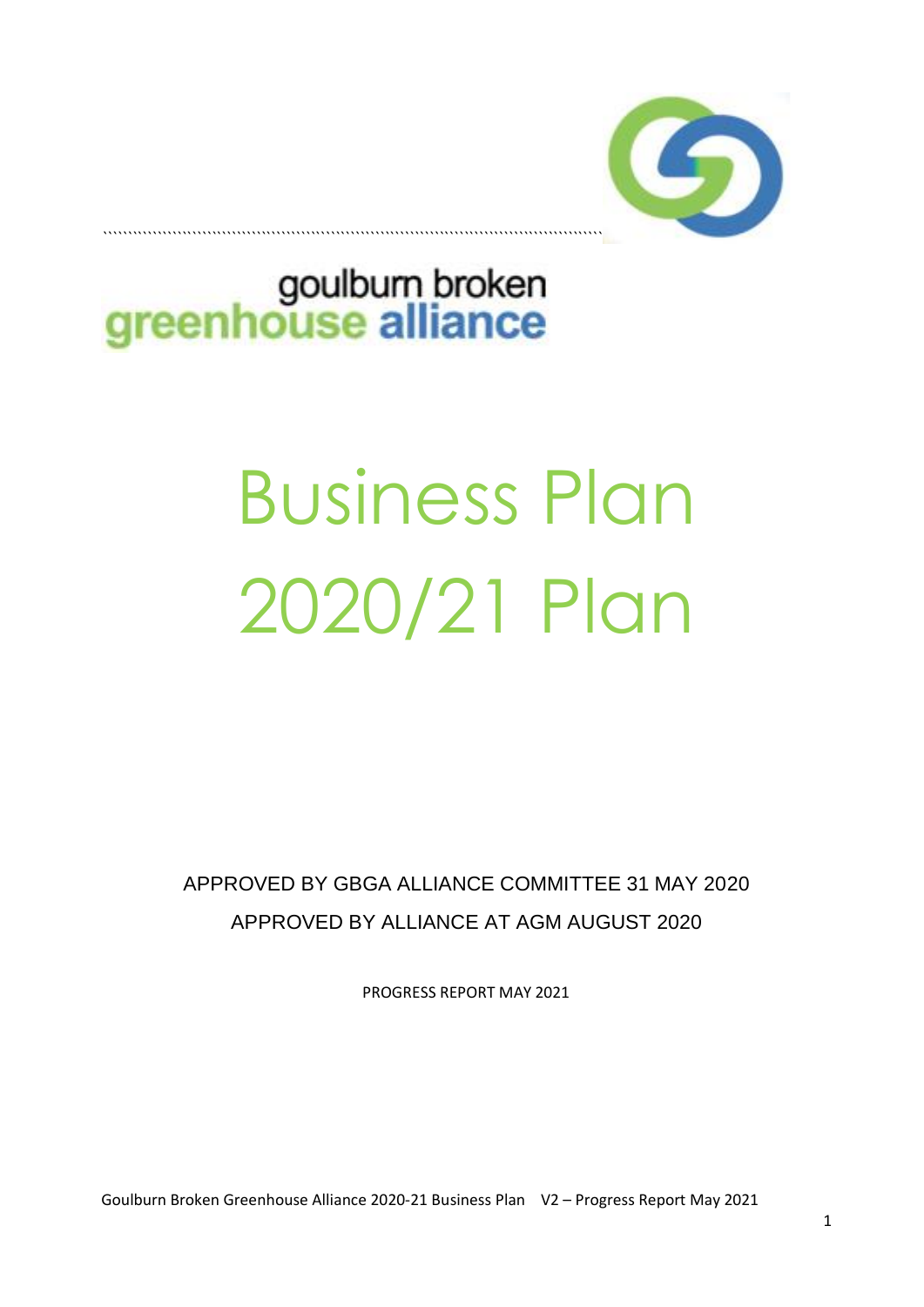### **INTRODUCTION**

The members share a culture of collaboration to build capacity to respond to climate change and take cooperative action. The Goulburn Broken Greenhouse Alliance will deliver this business case while being guided by the following principles;

#### **Our vision**

Our communities actively responding to climate change to help build a positive future.

#### **Our mission**

We lead by raising the awareness and capacity of the region to mitigate and adapt to climate change through:

- Learning to increase skills, knowledge and capacity
- Communication in engaging ways to inspire action
- Partnerships to plan and act
- Governance to maintain a sustainable organisation

The following Strategic Matrix sets out the GBGA strategic objectives within each of these domains of action.

| THE STRATEGIC MATRIX - OBJECTIVES OF THE GBGA                                                                                           |                                                                                                                                                     |                                                                                                                                                                 |                                                                                                                                                                                  |
|-----------------------------------------------------------------------------------------------------------------------------------------|-----------------------------------------------------------------------------------------------------------------------------------------------------|-----------------------------------------------------------------------------------------------------------------------------------------------------------------|----------------------------------------------------------------------------------------------------------------------------------------------------------------------------------|
| Learning<br>to increase skills,<br>knowledge, capacity                                                                                  | Communication<br>in engaging ways to<br>inspire action                                                                                              | З<br>Partnerships<br>to plan and act                                                                                                                            | Governance<br>to maintain a sustainable<br>organisation                                                                                                                          |
|                                                                                                                                         |                                                                                                                                                     | <b>Strategic Objectives</b>                                                                                                                                     |                                                                                                                                                                                  |
| 1.1<br>Deliver capacity<br>building programs to<br>members and key<br>stakeholders                                                      | 2.1<br>Provide information and<br>resources in innovative<br>and engaging ways to<br>inspire internal<br>commitment within<br>member organisations. | 3.1<br>Increase interaction and<br>collaboration, between<br>member organisations in<br>the region, on mitigation<br>and adaptation climate<br>change projects. | 4.1<br><b>Ensure GBGA's financial</b><br>security and ensure<br>staffing levels meet<br>GBGA's needs. (see note)                                                                 |
| 1.2<br>Undertake research to<br>increase knowledge.                                                                                     | 2.2<br>Be recognised as the<br>central point for climate<br>change information and<br>coordination for GBGA<br>members                              | 3.2<br>Develop strategic<br>partnerships external to<br>the GBGA to advance<br>identified Alliance<br>projects                                                  | 4.2 Strengthen existing<br>relationships between<br><b>GBGA</b> member<br>organisations to inspire<br>members and maintain<br>member participation.                              |
| 1.3<br>Combine GBGA<br>projects with<br>showcase and<br>learning opportunities<br>to the community,<br>business and industry<br>sectors | 2.3<br>Advocate on key policies<br>affecting members in the<br>region.                                                                              |                                                                                                                                                                 | 4.3<br>Implement good<br>governance practices in<br><b>GBGA</b> to maintain a stable<br>organisation.<br>4.4<br>Assess and report on the<br>outcomes of collaborative<br>action. |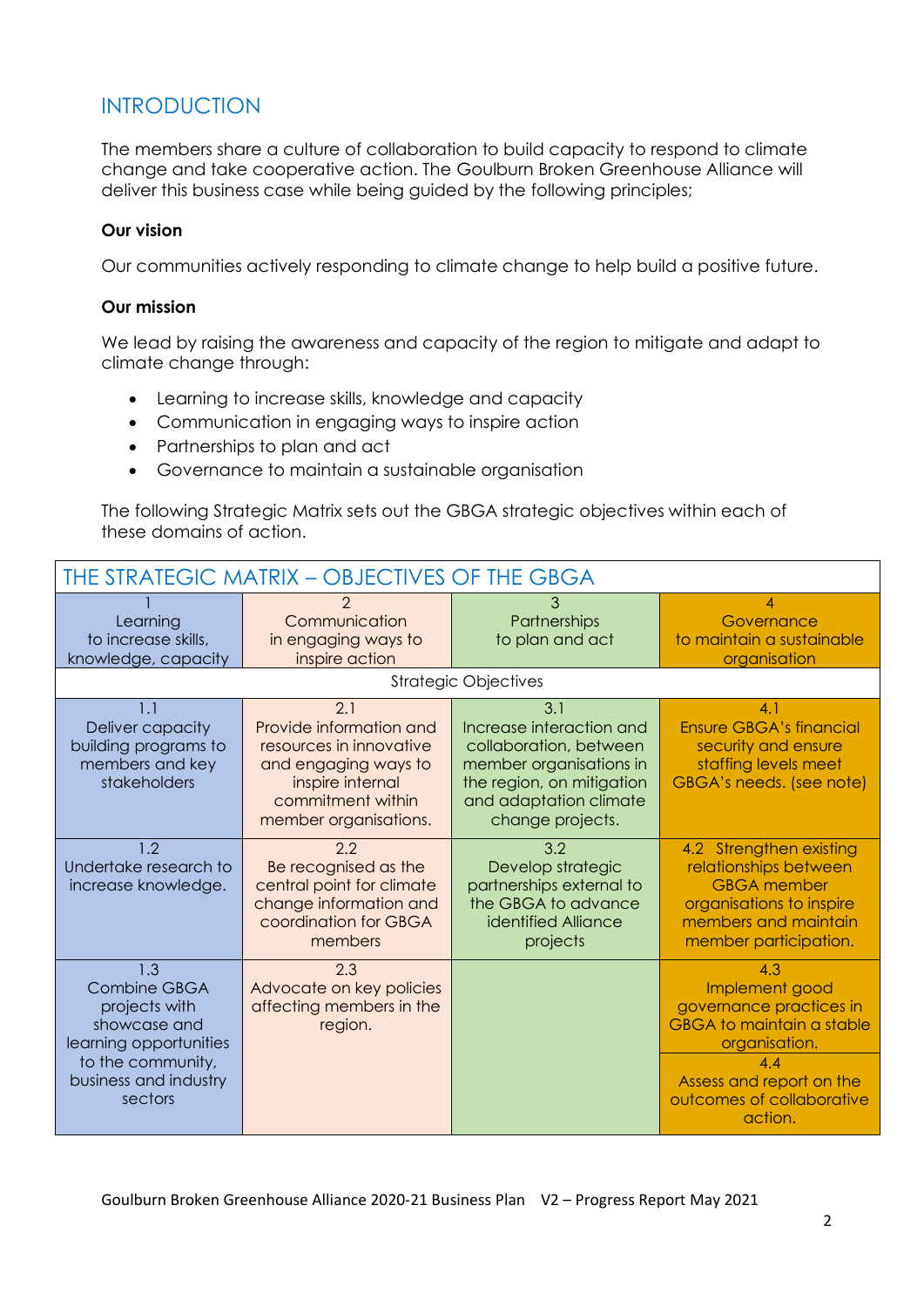## GBGA BUSINESS PLAN 2020-21

The Business Plan is derived from the overall GBGA Strategic Plan 2018-22. It relates to the Strategic Matrix as indicated by the numbering system.

During the year, the measure for each method will be shown by

| Achieved                               |
|----------------------------------------|
| In progress or ongoing during the year |
| Yet to commence                        |

Note actions involving the Officers Working Group and Alliance Committee are highlighted. Many actions are ongoing. New actions for the 2020/21 year are shown in blue lettering,

| Strategy<br>Ref | <b>STRATEGY ACTION</b>                                                                                                                       | METHOD 2020-21                                                                                                                                                                                                                                                                                                                                                                                                                                                                                                                             | <b>UPDATE</b>                                                                                                                                                                    |  |
|-----------------|----------------------------------------------------------------------------------------------------------------------------------------------|--------------------------------------------------------------------------------------------------------------------------------------------------------------------------------------------------------------------------------------------------------------------------------------------------------------------------------------------------------------------------------------------------------------------------------------------------------------------------------------------------------------------------------------------|----------------------------------------------------------------------------------------------------------------------------------------------------------------------------------|--|
| 1.1(a)          | Provide information and resources<br>to support member decision making<br>and program delivery                                               | Work to update members on information<br>from Victorian alliance meetings,<br>regional meetings                                                                                                                                                                                                                                                                                                                                                                                                                                            | Ongoing                                                                                                                                                                          |  |
| 1,1(b)          | Information and support to<br>influence the inclusion of climate<br>change impacts during the renewal<br>of Council Plans, Public Health and | Provide specific information for items on<br>page 4 and other common issues for<br>members strategies and assist to<br>share/source information.                                                                                                                                                                                                                                                                                                                                                                                           |                                                                                                                                                                                  |  |
|                 | <b>Wellbeing Plans and Regional</b><br><b>Catchment Strategies</b>                                                                           | Form links with DHHS policy unit and<br>climate related policy to improve future<br>Public Health and Wellbeing Plans.                                                                                                                                                                                                                                                                                                                                                                                                                     | Connection<br>established                                                                                                                                                        |  |
|                 |                                                                                                                                              | Facilitate connections between council<br>policy work (Council Plan) and Regional<br>Catchment Strategy development.                                                                                                                                                                                                                                                                                                                                                                                                                       | EO particpated in<br>consultation<br>sessions                                                                                                                                    |  |
| 1.1(c)          | Support capacity building for<br>identified projects including specific<br>learning forums/webinars                                          | EO to assist GBGA for key projects in<br>- Collaborative procurement of<br>renewable energy (PPA)<br>Development of electric vehicle<br>charge station infrastructure program<br>- Improve climate change consideration<br>in member governance. Explore<br><b>Climate Conversation series for first</b><br>half of 2021<br>- Relevant sessions in Victorian<br><b>Alliances Conference</b><br>- Urban greening project to assist<br>council planning for tree planting for<br>urban cooling (Growing Cooler Urban<br><b>Green Spaces)</b> | Competed for 9<br>members<br>Agreed project<br>established<br>Strategic sessions<br>in Alliance<br>meetings<br>Planning sessions<br>underway<br>Funding awarded<br>RFQ developed |  |
| 1.1(d)          | Communicate and scale smaller<br>group action or projects to benefit<br>all members eg GBGA<br>Sustainability Indicators                     | - Continue to assist member use of<br>Sustainability Indicators tool and<br>analysing relevance of outputs<br>- Enable non- participating members to<br>use outputs of energy efficient main<br>road lighting business cases<br>outcomes.<br>- EO to support communication<br>between small shire members to<br>foster shared information -work with<br>shires to identify suitable actions                                                                                                                                                | Ongoing<br>Reported                                                                                                                                                              |  |
| 1.2             | Understand and respond to<br>a)<br>opportunities arising from changes<br>to the Local Government Act                                         | Identify suitable communication and<br>learning opportunities when the LG Act<br>is legislated.                                                                                                                                                                                                                                                                                                                                                                                                                                            | Presentation to<br>meeting Dec 2020                                                                                                                                              |  |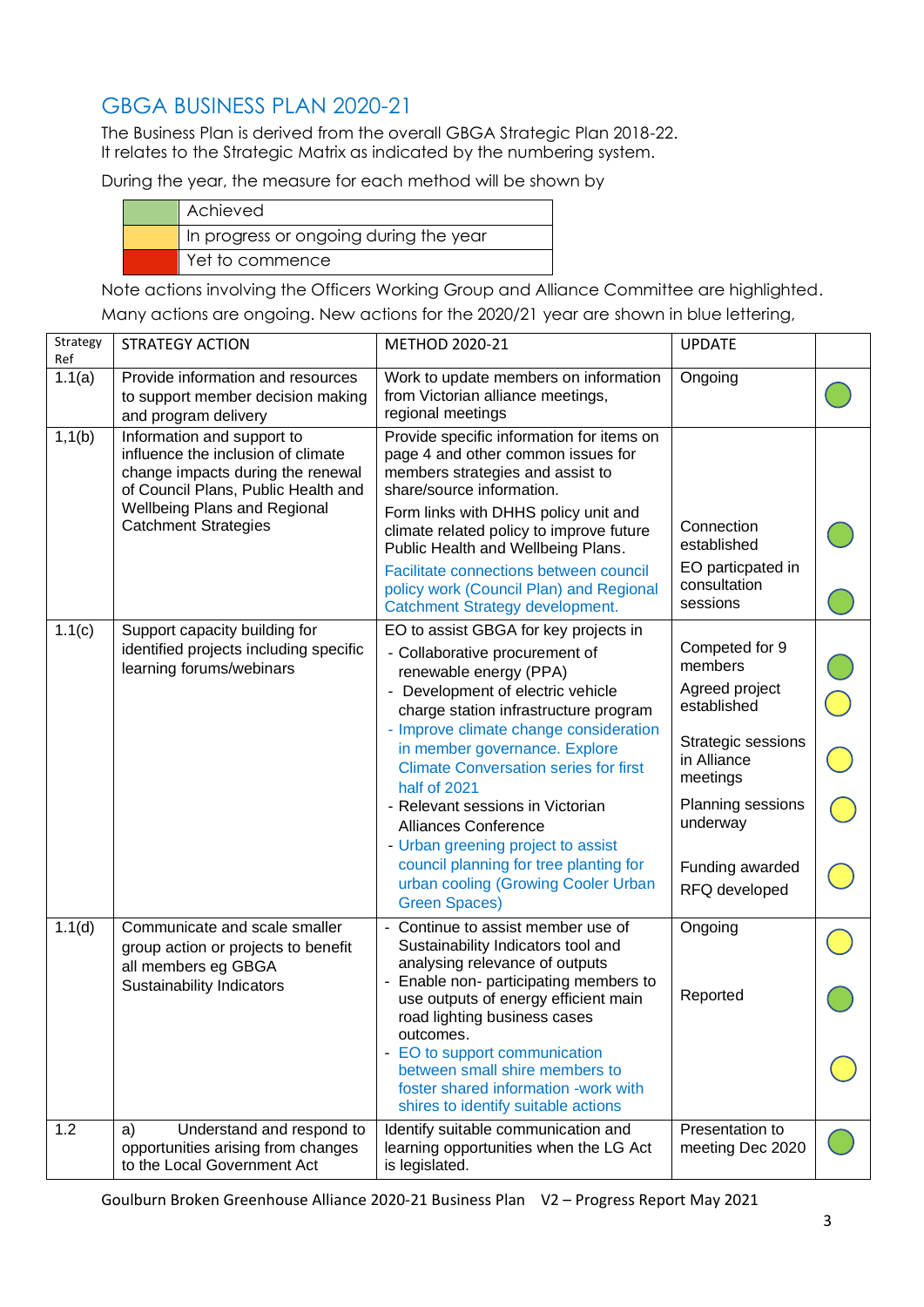|        | b)<br>Work with partners to<br>research, and build understanding<br>of key partner issues listed on pg 4<br>Develop links with learning<br>C)<br>institutions and other agencies to<br>access research for GBGA projects                                                                                                                                       | Monitor opportunities and develop<br>connections to prepare for actions.<br>Develop links to explore and advance<br>agriculture opportunities and the<br><b>Growing Cooler Urban Green Spaces</b><br>project                                                                                                                   | EO Assisted to<br>develop DELWP<br>Guide & training<br>Links developed<br>with DFFS, RRV,<br>GOTAFE, RMIT |  |
|--------|----------------------------------------------------------------------------------------------------------------------------------------------------------------------------------------------------------------------------------------------------------------------------------------------------------------------------------------------------------------|--------------------------------------------------------------------------------------------------------------------------------------------------------------------------------------------------------------------------------------------------------------------------------------------------------------------------------|-----------------------------------------------------------------------------------------------------------|--|
| 1.3    | Create a Communications<br>a)<br>and Engagement Plan<br>- using social media, web,<br>presentations, conferences, GBGA<br>forums, webinars, showcase,<br>videos, flyers etc<br>- including internal and external<br>forums and networks<br>promote public access of<br>the GBGA website<br>Include public learning<br>b)<br>opportunities in all GBGA projects | EO develop Communications and<br>Engagement Plan in conjunction with<br>Officers Working Group in 2020<br>The focus of Communication Plan will<br>be implementation of the GBGA<br>Strategy<br>Resource constraints limit the<br>opportunity for public facing<br>communications; Public focus will<br>concentrate on item (b) |                                                                                                           |  |
| 2.1    | a)<br>Continue to develop a<br>highly functional website with use<br>and contribution by all members<br>b)<br>Develop a kit of key<br>messages for use in education by<br>all members                                                                                                                                                                          | (a) (b) EO to develop in 2020/21 in<br>conjunction with Officer Working Group<br>Prepare budget and allocate funds to<br>engage a web designed to implement.                                                                                                                                                                   |                                                                                                           |  |
|        | Develop Regional<br>C)<br>Sustainability Indicators (web<br>based) including training and<br>support for members to use the tool                                                                                                                                                                                                                               | (c) Tool established on members<br>section of GBGA website. Continue to<br>assist members to enter data on the<br>website.                                                                                                                                                                                                     | ongoing                                                                                                   |  |
| 2.2    | a)<br>Use council, agency and<br>Victorian Alliance networks to keep<br>abreast of industry developments<br>and communicate these around the<br>GBGA.<br>b)<br>Build GBGA capability to<br>link others to credible knowledge,                                                                                                                                  | Continue as active partner in Victorian<br>Alliance network. Assist in proposed<br>development of National Roundtable of<br>alliance networks.                                                                                                                                                                                 | Assisted<br>development of<br>climate alliances<br>in WA and north<br>west Victoria                       |  |
|        | grants and government policy<br>Promote the work of the<br>$\mathbf{C}$<br>GBGA to member organisations<br>overall (all units, not just committee<br>members)                                                                                                                                                                                                  | EO to liaise with regional networks eg<br>Hume Economic Development Forum,<br>Planners Forum, Asset Managers<br>Forum, using projects of interest to each<br>group.                                                                                                                                                            | ongoing                                                                                                   |  |
| 2.3    | Create an Advocacy<br>a)<br>Strategy based on GBGA strategy<br>- where to put the advocacy effort?<br>Also be prepared to consult<br>b)                                                                                                                                                                                                                        | Develop an Advocacy Strategy on<br>thematic basis with assistance of<br>Officers Working Group through 2020<br>Make advocacy submissions as                                                                                                                                                                                    | Reported to<br>Alliance Feb and<br>May 2021                                                               |  |
|        | with the membership and provide<br>advocacy on emerging issues<br>Link to agency responses<br>C)<br>and strategy development<br>regarding climate change e.g 3.1(a)                                                                                                                                                                                            | required and in line with opportunities as<br>they arise.as arise.<br>Join with other organisations and<br>alliances if appropriate.                                                                                                                                                                                           | See advocacy<br>report                                                                                    |  |
| 3.1(a) | Work with DELWP, CMAs and<br>other regional partnerships to<br>influence and contribute to regional<br>policy eg Hume Regional<br>Adaptation Plan, planning policy                                                                                                                                                                                             | Identify policy opportunities for 2020/21<br>eg Regional Adaptation Policy - and<br>make active contribution<br>Contribute as regional stakeholder to<br>Hume Regional Adaptation Plan and<br><b>Regional Catchment Strategies.</b>                                                                                            | EO participated in<br>consultation<br>sessions and<br>working groups                                      |  |
| 3.1(b) | To reduce the extreme risks of<br>climate change, develop GBGA                                                                                                                                                                                                                                                                                                 | EO and officers to develop forward plan<br>to implement changeover of lights.<br>Identify other joint mitigation projects                                                                                                                                                                                                      | EO assisted<br>development of<br>draft plan with                                                          |  |

Goulburn Broken Greenhouse Alliance 2020-21 Business Plan V2 – Progress Report May 2021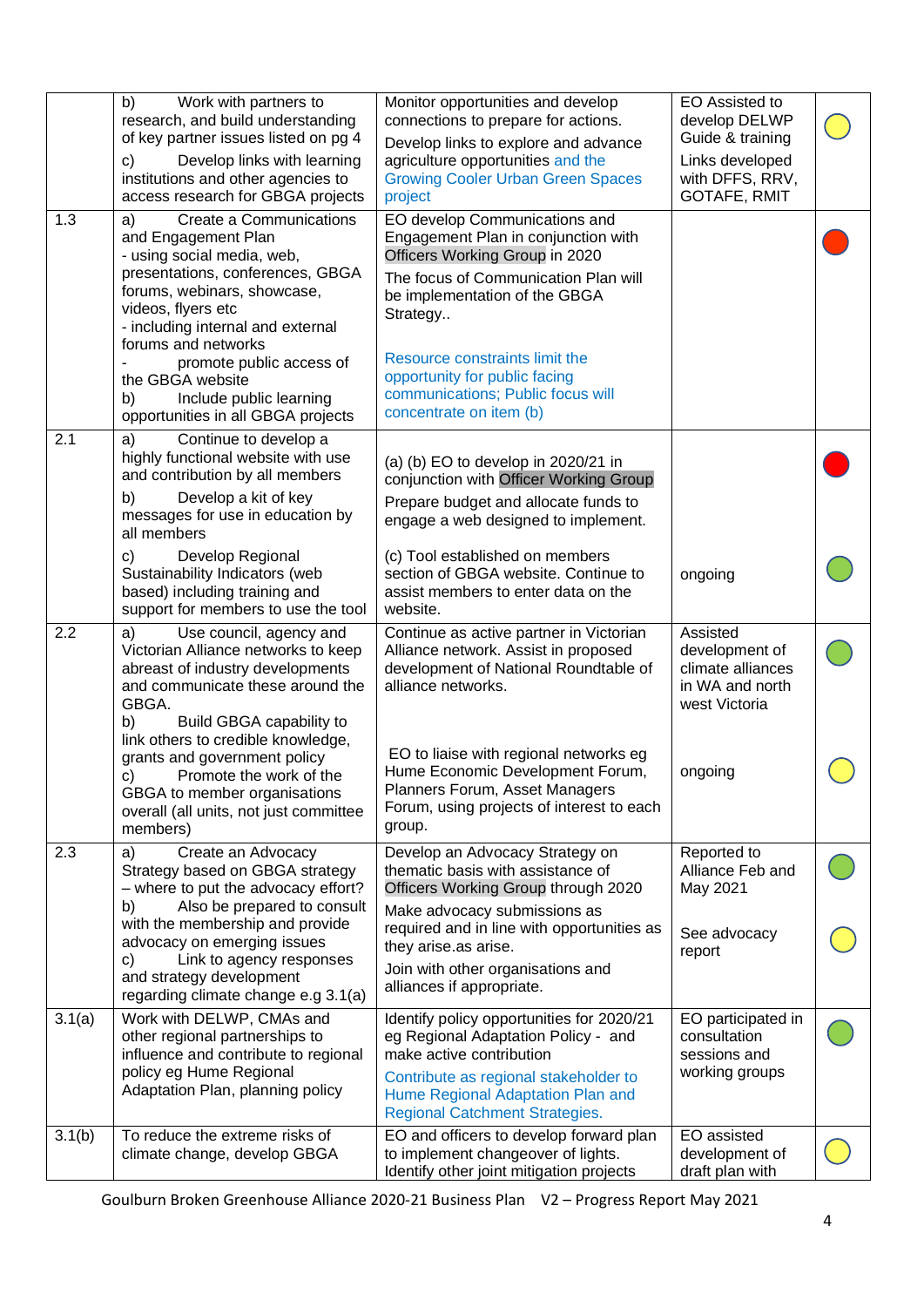|        | member mitigation projects -<br>energy efficient main roads lights                                                                                                         |                                                                                                                                                                                                                                                                                                                                                                                                         | Ausnet (Ausnet<br>area)                                                                    |     |
|--------|----------------------------------------------------------------------------------------------------------------------------------------------------------------------------|---------------------------------------------------------------------------------------------------------------------------------------------------------------------------------------------------------------------------------------------------------------------------------------------------------------------------------------------------------------------------------------------------------|--------------------------------------------------------------------------------------------|-----|
| 3.1(c) | Develop a skills matrix of GBGA<br>members to leverage internal skills<br>for benefit of members                                                                           | EO to Develop in conjunction with<br>Officers Working Group in 2020                                                                                                                                                                                                                                                                                                                                     |                                                                                            |     |
| 3.1(d) | Formally involve other<br>organisational units in project work                                                                                                             | Involve other units in streetlight, PPA<br>and governance projects                                                                                                                                                                                                                                                                                                                                      | Connections<br>made                                                                        |     |
| 3.1(e) | Conduct a snapshot assessment of<br>TAKE2 pledges for success and<br>future approach and plan<br>implementation                                                            | Develop snapshot and plan future<br>involvement in conjunction with Officers<br>Working Group in 2020                                                                                                                                                                                                                                                                                                   | Reported                                                                                   |     |
| 3.1(f) | Review past projects for reflection<br>and learnings and ongoing skill and<br>project development                                                                          | EO to action in conjunction with Officers<br>Working Group in 2020                                                                                                                                                                                                                                                                                                                                      | Survey of projects<br>commenced                                                            |     |
| 3.1(g) | Investigate and develop adaptation<br>and mitigation through appropriate<br>action and education to support<br>programs for low income<br>households and vulnerable groups | Form specific workgroup to consider<br>practical options - report to Alliance<br>Committee in 2020 Greening project to<br>include action to benefit low income and<br>vulnerable areas.<br>Energy poverty is a key issue - discuss<br>in Strategic Conversations in 2021                                                                                                                                | Included in project<br>design<br><b>TBC</b>                                                |     |
| 3.1(h) | Implement collaborative projects<br>approved by the Alliance.                                                                                                              | See 1.1(c) and 4.1(a)                                                                                                                                                                                                                                                                                                                                                                                   | ongoing                                                                                    |     |
| 3.2(a) | Investigate formalising the<br>partnership with Alliances                                                                                                                  | Continue conversations                                                                                                                                                                                                                                                                                                                                                                                  | Assisting new<br>allainces first                                                           |     |
| 3.2(b) | Link with community networks<br>leading the development areas pg4                                                                                                          | Consider opportunities as they arise in<br>these areas                                                                                                                                                                                                                                                                                                                                                  | ongoing                                                                                    |     |
| 3.2(c) | Effectively share projects & results<br>through member organisations, and<br>other agencies and networks                                                                   | Include in development of<br>communications and engagement plan<br>see 1.3(a)                                                                                                                                                                                                                                                                                                                           |                                                                                            |     |
| 3.2(d) | Develop strategic relationships with<br>networks that can contribute to<br>GBGA projects eg climate& MHWP                                                                  | Include in development of<br>communications and engagement plan<br>see 1.3 (a)                                                                                                                                                                                                                                                                                                                          | EO working with<br>helath and<br>planning networks                                         |     |
| 4.1(a) | Research and report funding<br>opportunities to members and<br>develop project proposals as<br>appropriate                                                                 | 2020/2021 investigate funding options<br>Opportunities associated with<br>$\overline{\phantom{a}}$<br>COVID recovery as they arise<br>Design for joint changeover of main<br>road streetlights<br>Electric vehicle charge station<br>network implementation;<br>Climate change consideration in<br>governance<br>Agriculture sector adaptation<br>Impacts of climate change on low<br>income households | Reported<br>Working with<br>Ausnet<br>Project designed<br>Included in<br>Alliance meetings |     |
| 4.1(b) | Include internal project officer<br>resource in any application for<br>grant and other external funds                                                                      | ongoing                                                                                                                                                                                                                                                                                                                                                                                                 | ongoing                                                                                    |     |
| 4.2(a) | Investigate options for non-<br>members to be partners in projects                                                                                                         | For Alliance Committee to consider as<br>required                                                                                                                                                                                                                                                                                                                                                       |                                                                                            | n/a |
| 4.2(b) | Improve understanding of GBGA<br>role and work across member and<br>non-member organisations (part of<br>Communications Plan)                                              | Include in development of<br>communications and engagement plan<br>see 1.3(a)                                                                                                                                                                                                                                                                                                                           |                                                                                            |     |
| 4.2c   | Ensure that communication,<br>projects consider all members                                                                                                                | see 1.3(a) Include in development of<br>communications and engagement plan                                                                                                                                                                                                                                                                                                                              |                                                                                            |     |

Goulburn Broken Greenhouse Alliance 2020-21 Business Plan V2 – Progress Report May 2021